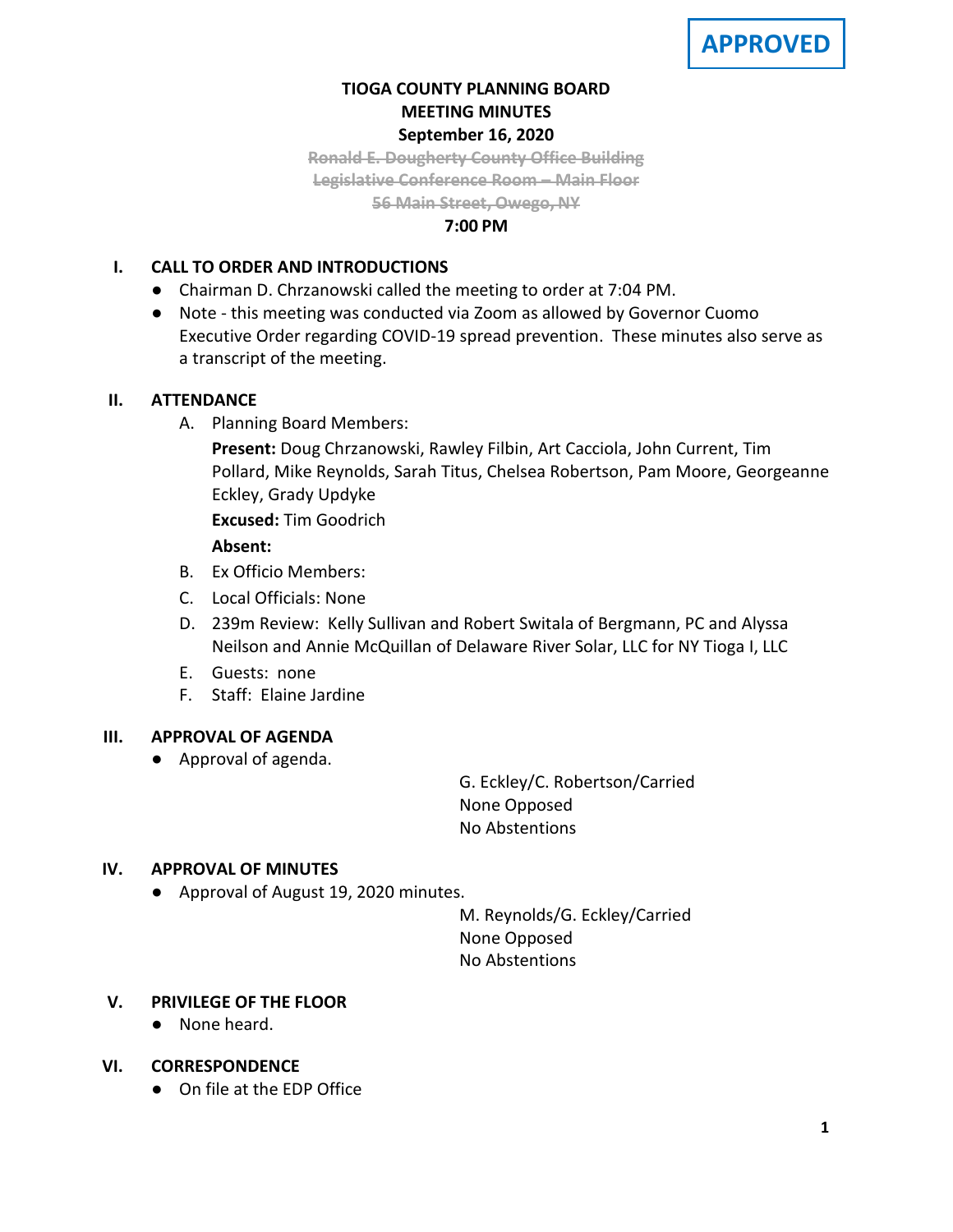#### **VII. NEW BUSINESS A. A. 239 Reviews**

# **1. County Case 2020-012: Town of Owego, Special Use Permit, Delaware River Solar, LLC for NY Owego II, LLC.**

The applicant is proposing to develop, construct and operate a 7MW /AC solar photovoltaic system via lease agreement with the property owner located on Glenmary Drive, near the intersection with Goodrich Road. This solar project will occupy approximately 26.92 acres of this 138.77-acre farmland. This Community Distributed Generation solar project will generate enough energy to provide 870 Owego households with a reduced energy bill.

Solar panels will be installed on existing grade (no grading or earthwork) via a racking system that is supported by steel pile driven into the ground. The angled panels will measure three feet from the lower end to 15 feet on the higher end off the ground. A seven-foot high-wire mesh perimeter fence with locking gate will be installed surrounding the project facility. An existing gravel road from Glenmary Drive, that runs up the middle of the property and turns into an existing field road running along the western boundary, will be used to access the project location. Electrical lines will be installed underground. The location of the project will be to the rear of the property, therefore the distance will prevent view of the solar arrays from the houses along Glenmary Drive. The applicant will develop a SWPPP and submit it to NYS DEC. There will be sufficient distance between module arrays to allow rainfall to infiltrate in between and flow between arrays, allowing runoff to naturally infiltrate and drain over ground surface.

Construction is expected to take four months. The applicant has provided a Decommissioning Plan that ensures the project owner will provide adequate financial resources to the Town of Tioga in the event they abandon the project.

Because the subject property and all surrounding properties are enrolled in the NYS Agricultural Districts Program, the Town of Tioga is conducting the Agricultural Data Statement form process.

Staff recommends approval of the site plan review with the condition that the applicants obtains a highway driveway permit from the County Department of Public Works.

### **Motion to recommend approval of the Site Plan Review with the condition noted:**

| S. Titus/J. Current/Carried |                                     |
|-----------------------------|-------------------------------------|
| Yes                         | b                                   |
| Nο                          | 4 (P. Moore, T. Pollard, G. Updyke, |
|                             | M. Reynolds)                        |
| <b>Abstention</b>           | 1 (D. Chrzanowski)                  |

### **VIII. REPORTS**

### **A. A. Local Bits and Pieces**

- **1. Town of Candor** (A. Cacciola)
	- Candor Farmers' Market is closed now but had a successful season.
	- Iron Kettle is still having their Spooktacular season, but will allow parking only in the paved parking lot, not the big grass lot.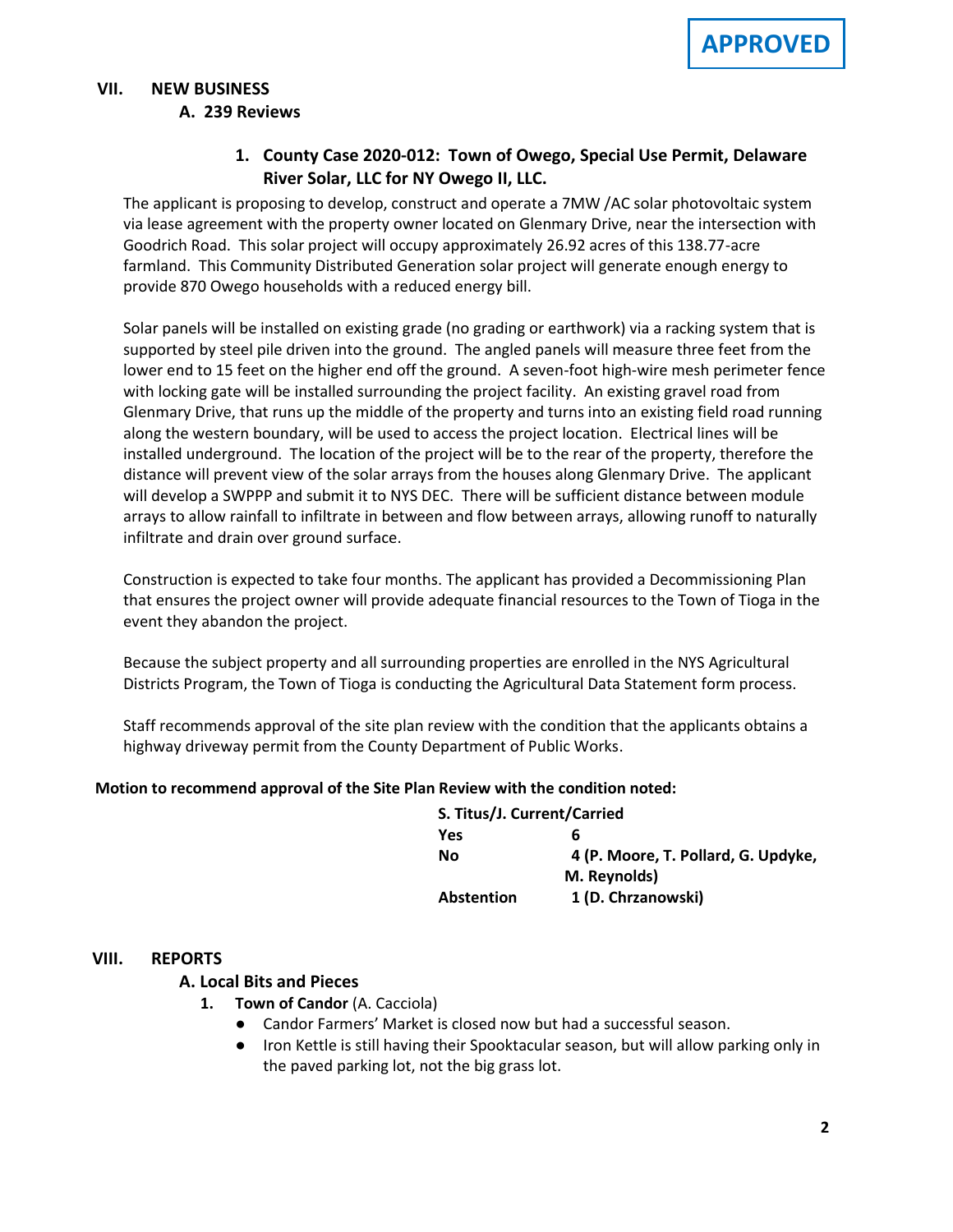

- Candor Storage wants to construct an addition. Will have to come before the County Planning Board for recommendation if the Town determines it requires Site Plan Review via their local law and if the storage facility is located on a state route.
- **2. Town of Tioga** (D. Chrzanowski)
	- No report.
- **3. Town/Village of Spencer** (T. Goodrich)
	- Not in attendance.
- **4. Town of Berkshire** (T. Pollard)
	- No report.
- **5. Village of Newark Valley** (M. Reynolds)
	- No report.
- **6. Town of Newark Valley** (S. Titus)
	- No report.
- **7. Town of Barton** (G. Updyke)
	- Nor report.
- **8. Town of Owego** (J. Current)
	- No report
- **9. Town of Nichols** (P. Moore)
	- No report.
- **10. Village of Waverly** (R. Filbin)
	- No report.
- **11. Village of Owego** (G. Eckley)
	- No report.

**B. Staff Report:** no questions.

#### **IX. OLD BUSINESS**

T. Pollard requested that E. Jardine provide the TCPB with amount of households that have been covered with solar projects electric bill reductions. E. Jardine said she would. She also reported to the Board members that she asked the Agricultural and Farmland Protection Board Members at a meeting last week if they felt comfortable providing the TCPB with some policy or guidelines regarding the location of solar projects on farmland. They seemed hesitant to do that. She is most concerned about the aggregate or cumulative impact of all these smaller solar projects on farmland. E. Jardine asked Chelsea if she has seen this volume of solar projects in the counties she serves. Chelsea responded through chat - We do not have near the quantity of projects in Chemung, Schuyler and Steuben. We have been told it is due to not having the capacity at our substations and too many upgrades would be needed. EDP will update the solar projects map